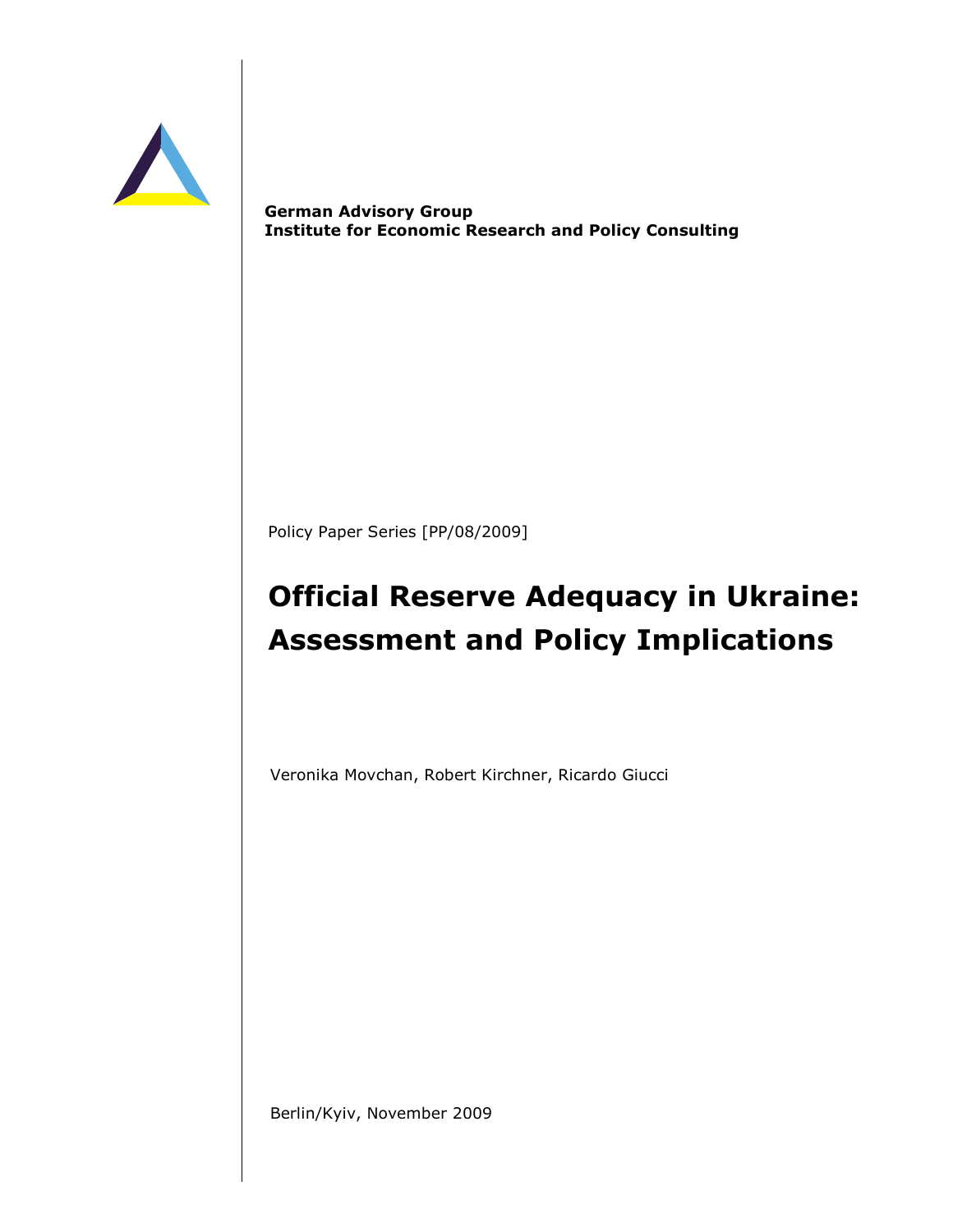# About the Institute for Economic Research and Policy Consulting

Institute for Economic Research and Policy Consulting (IER) is the leading Ukrainian analytical think tank focusing on economic research and policy advice. The IER was founded in October 1999 by top-ranking Ukrainian politicians and the German Advisory Group on Economic Reforms.

The mission of IER is to present an alternative point of view on key problems of social and economic development of Ukraine. In frame of the mission IER aims at providing top quality expertise in the field of economy and economic policy-making; acting as real leader of public opinion through organisation of open public dialog; contributing to the development of economic and political sciences as well as promoting development of Ukrainian research community.

#### Institute for Economic Research and Policy Consulting

Reytarska 8/5-A, 01034 Kyiv, Ukraine Tel: +38 044 / 278 63 42 Fax: +38 044 / 278 63 36 institute@ier.kiev.ua http://www.ier.kiev.ua

# About the German Advisory Group

The German Advisory Group on Economic Reforms, which is active in Ukraine since 1994, advises the Ukrainian Government and other state authorities such as the National Bank of Ukraine on a wide range of economic policy issues and on financial sector development. Our analytical work is presented and discussed during regular meetings with high-level decision makers. The group is financed by the German Federal Ministry of Economics and Technology under the TRANSFORM programme and its successor.

#### German Advisory Group

c/o BE Berlin Economics GmbH Schillerstr. 59 D-10627 Berlin Tel: +49 30 / 20 61 34 64 0 Fax: +49 30 / 20 61 34 64 9 info@beratergruppe-ukraine.de www.beratergruppe-ukraine.de

© 2009 German Advisory Group

© 2009 Institute for Economic Research and Policy Consulting

All rights reserved.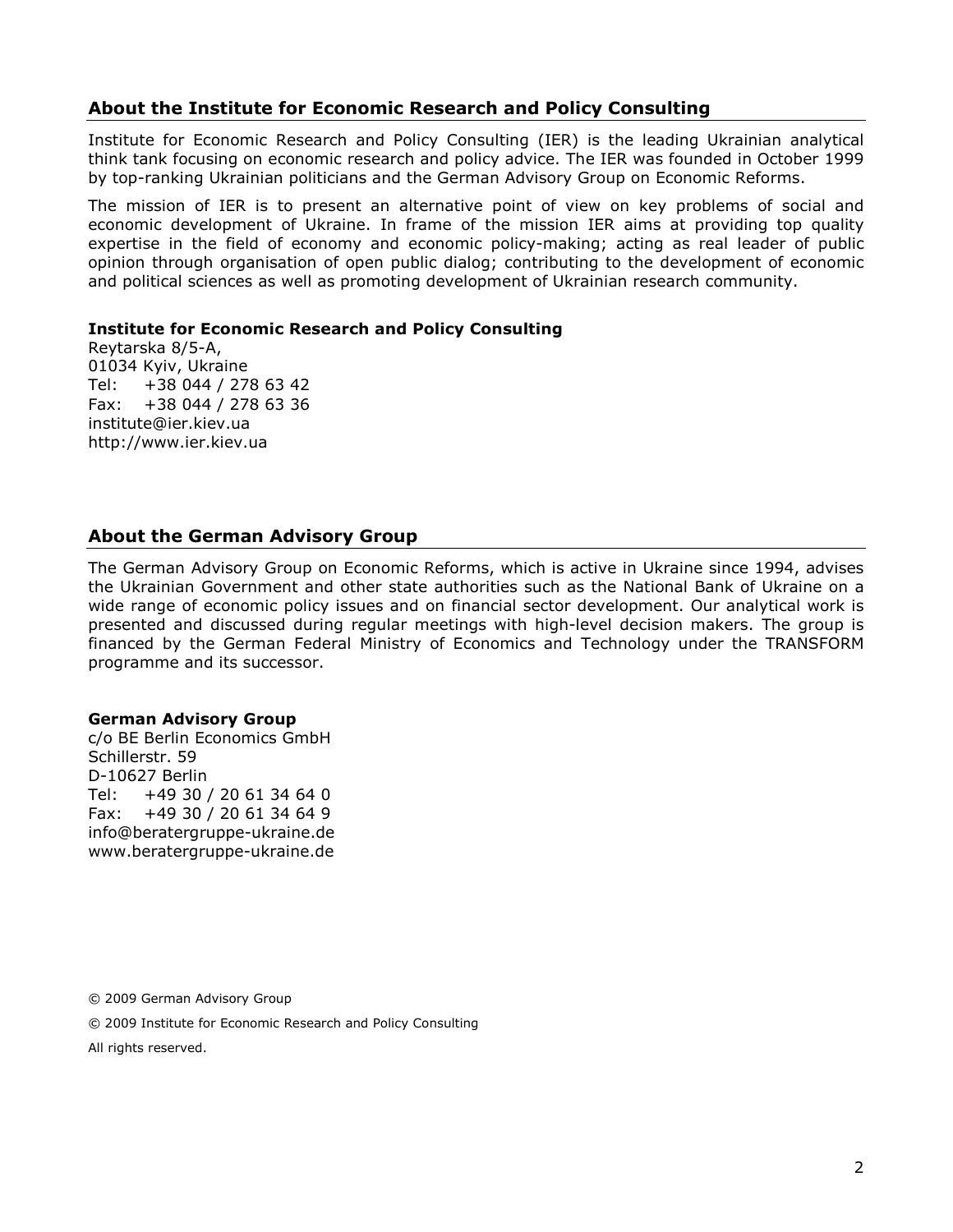# Official reserve adequacy in Ukraine: Assessment and policy implications

#### Executive Summary

At normal times, many people wonder why central banks, especially in emerging markets, keep vast amounts of official reserves, and they accordingly emphasize the (opportunity) costs of such holdings. However, in times of a financial crisis, the benefits of holding official reserves become evident. Reserves help to absorb external shocks, making the likelihood and the negative consequences of such shocks smaller.

The main goal of this paper is to assess the adequacy of official reserves in Ukraine. Based on a thorough review of the relevant theoretical and empirical literature we select three standard criteria for such an assessment. The "classical" import coverage criterion, with its exclusive focus on foreign trade; the Guidotti-Greenspan criterion, which is based on short-term external liabilities of the country; and the Wijnholds-Kapteyn criterion, which was developed to catch the important phenomenon of "internal" capital flight, i.e. the conversion of domestic into foreign currency by residents.

After explaining the economic reasoning behind the selected criteria, we apply all three criteria to Ukraine. As of the end of the second quarter of 2009, Ukraine held USD 27.3 bn of official reserves. This amount would be sufficient to cover 5.6 months of future imports, while the minimum threshold for this criterion is 3 months. However, the level of reserve holdings is clearly not sufficient to withstand an external financial shock, especially when accompanied with internal capital flight. Both criteria which measure this sufficiency (Guidotti-Greenspan and Wijnholds-Kapteyn, respectively) are below their respective minimum thresholds.

To be better positioned for withstanding external shocks, Ukraine has to address both the supply and demand side of official reserve holdings. On the supply side, there is no doubt that Ukraine needs more reserves. Here, the continuation of the IMF program and the disbursement of the fourth and further tranches would be extremely important for Ukraine. Among general economic policy measures, the authorities should pursue a much more aggressive policy of structural reforms, FDI attraction, privatisation, and export facilitation to boost reserves.

On the demand side, the NBU has to run a sound and credible monetary policy, limiting the expansion of the money supply and thus capping the internal capital flight. Moreover, structural reforms alongside with macroeconomic stabilisation should reduce the country risk score and thus restrain demand for reserves. Here again, the importance of the continuation of IMF program should emphasised as a centrepiece of macroeconomic policy.

#### Authors

| Veronika Movchan | movchan@ier.kiev.ua           | +38 044 / 278 63 60  |
|------------------|-------------------------------|----------------------|
| Robert Kirchner  | kirchner@berlin-economics.com | +49 30 / 206 134 642 |
| Ricardo Giucci   | giucci@berlin-economics.com   | +49 30 / 206 134 641 |

#### Acknowledgements

The authors would like to express their gratitude to Alla Kobylanskaya and Vitaliy Kravchuk for providing valuable assistance in collecting data and translating the document. The usual disclaimer applies.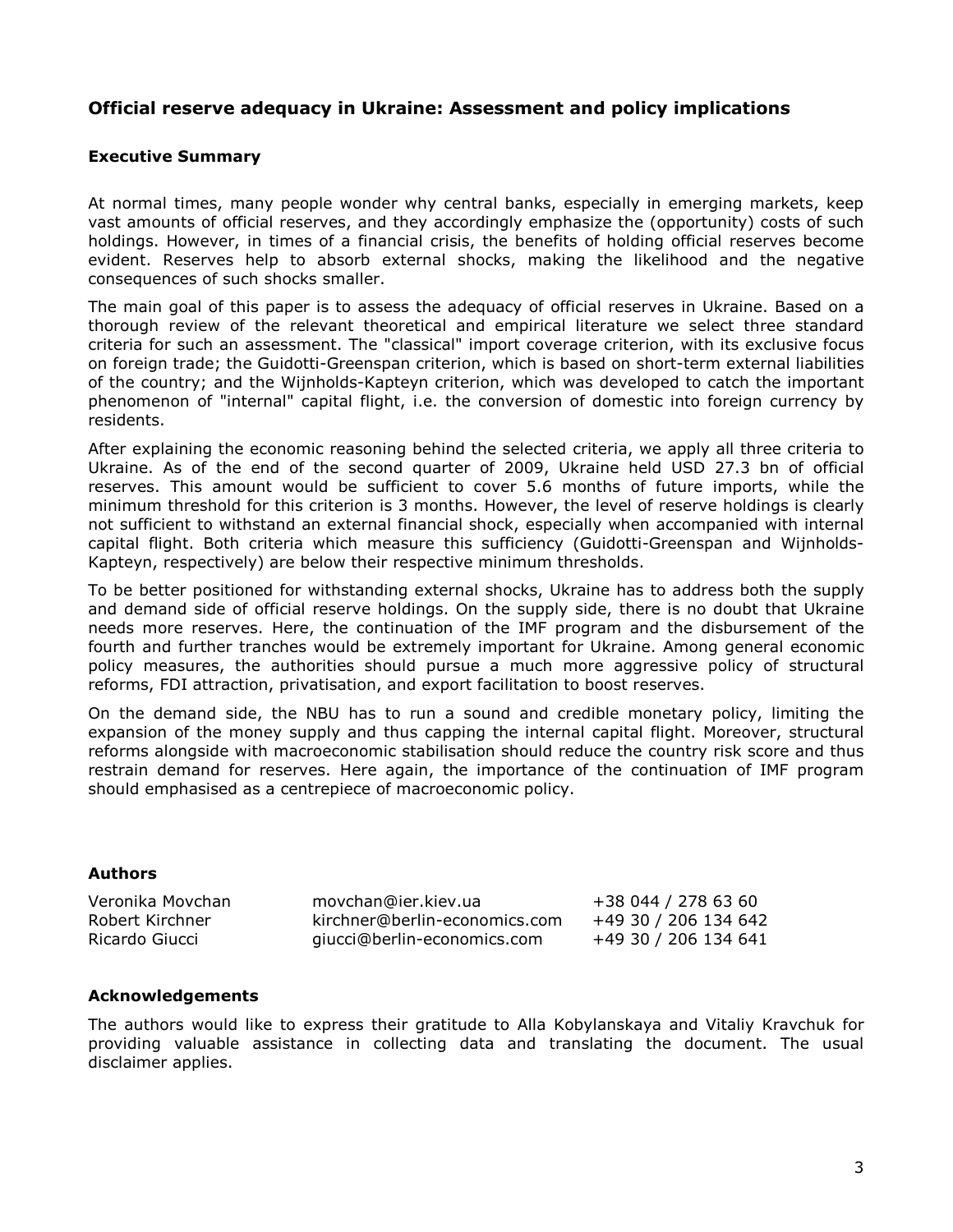# **Contents**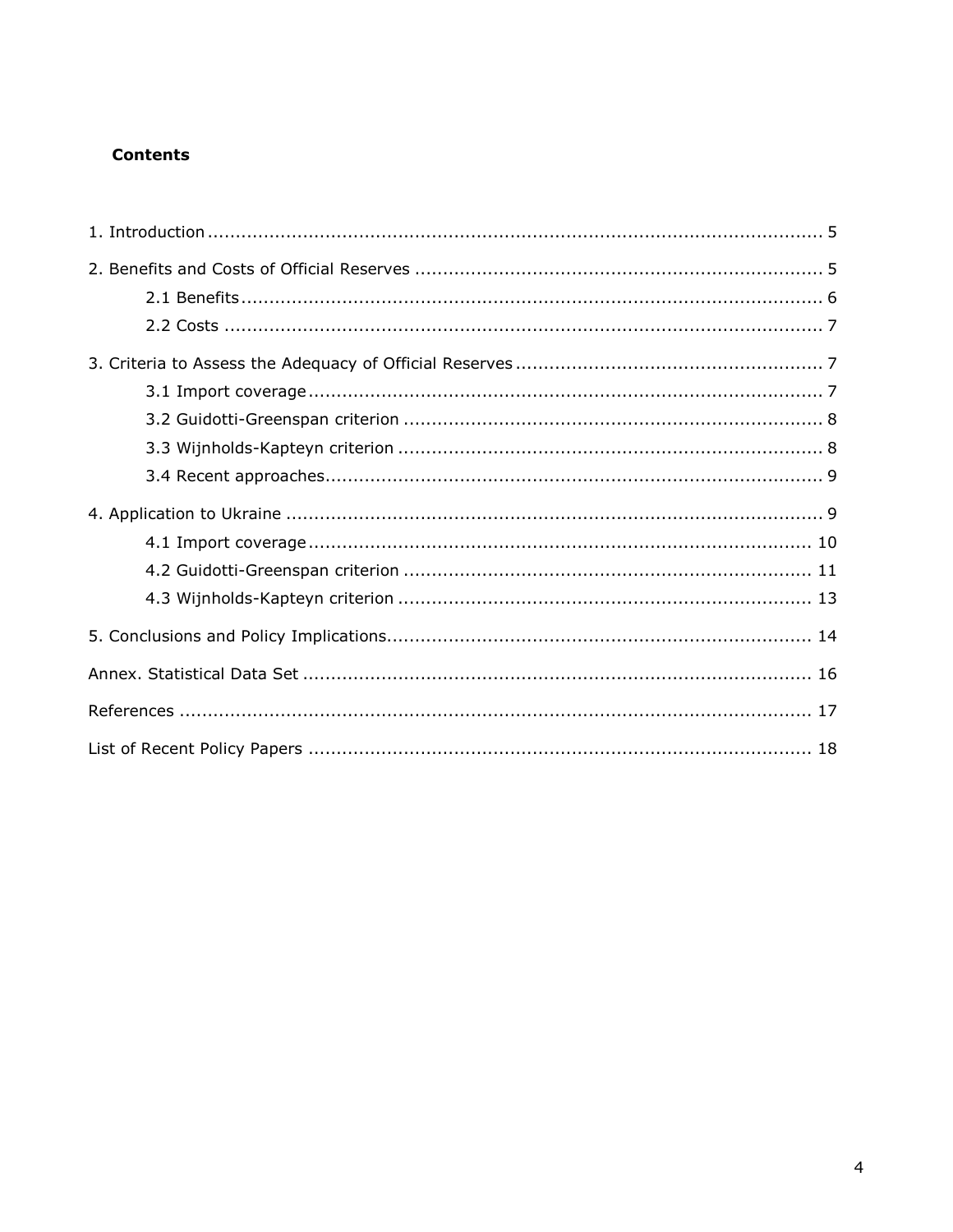## 1. Introduction

l

The current international financial crisis has forcefully demonstrated that emerging economies can be subject to sudden and violent external shocks, both to their current and capital/financial accounts. However, this vulnerability is not new, as many previous crises reminded us. Consequently, the negative experiences with previous financial crises have put much emphasis on the accumulation of international reserves in many countries, effectively to decrease the probability and the adverse impact of such shocks on the domestic economy.

While the general importance of official reserve holdings became again evident during the current crisis, a related question is less clear, and often less understood. This concerns the appropriate level of reserves. Since reserve holdings bring both benefits and costs to the country, policy makers need to search for an optimum value of such holdings. The determination of such an optimum value should follow certain rules, or criteria. Thus, the next question is which criteria should be used to estimate the appropriate level. To answer these questions, the relevant economic literature has identified a number of different and (partly) competing criteria over the years. International experience shows that such criteria are frequently applied by central banks to determine the adequate level of their respective reserves. In the present paper, we extend this discussion to Ukraine, and apply standard criteria for reserve adequacy to this country.

The paper is structured as follows. A short discussion on the pros and cons of holding official reserve assets are presented in Section 2. Section 3 explains in more detail the main criteria used to calculate the adequate level of official reserves. Section 4 then applies above criteria empirically to the situation of Ukraine. In Section 5, we conclude and present the policy implications of our analysis.

## 2. Benefits and Costs of Official Reserves

International reserves, which usually consist of foreign exchange assets, monetary gold holdings and IMF-related assets, are by definition

"…*those external assets that are readily available to and controlled by monetary authorities for meeting balance of payments financing needs, for intervention in exchange markets to affect the currency exchange rate, and for other related purposes (such as maintaining confidence in the currency and the economy, and serving as a basis for foreign borrowing." <sup>1</sup>*

Global holdings of international reserves have increased rapidly over the last number of years, especially in emerging markets, as Figure 1 shows:

<sup>&</sup>lt;sup>1</sup> See IMF (2008): Balance of Payments and International Investment Position Manual, 6th edition.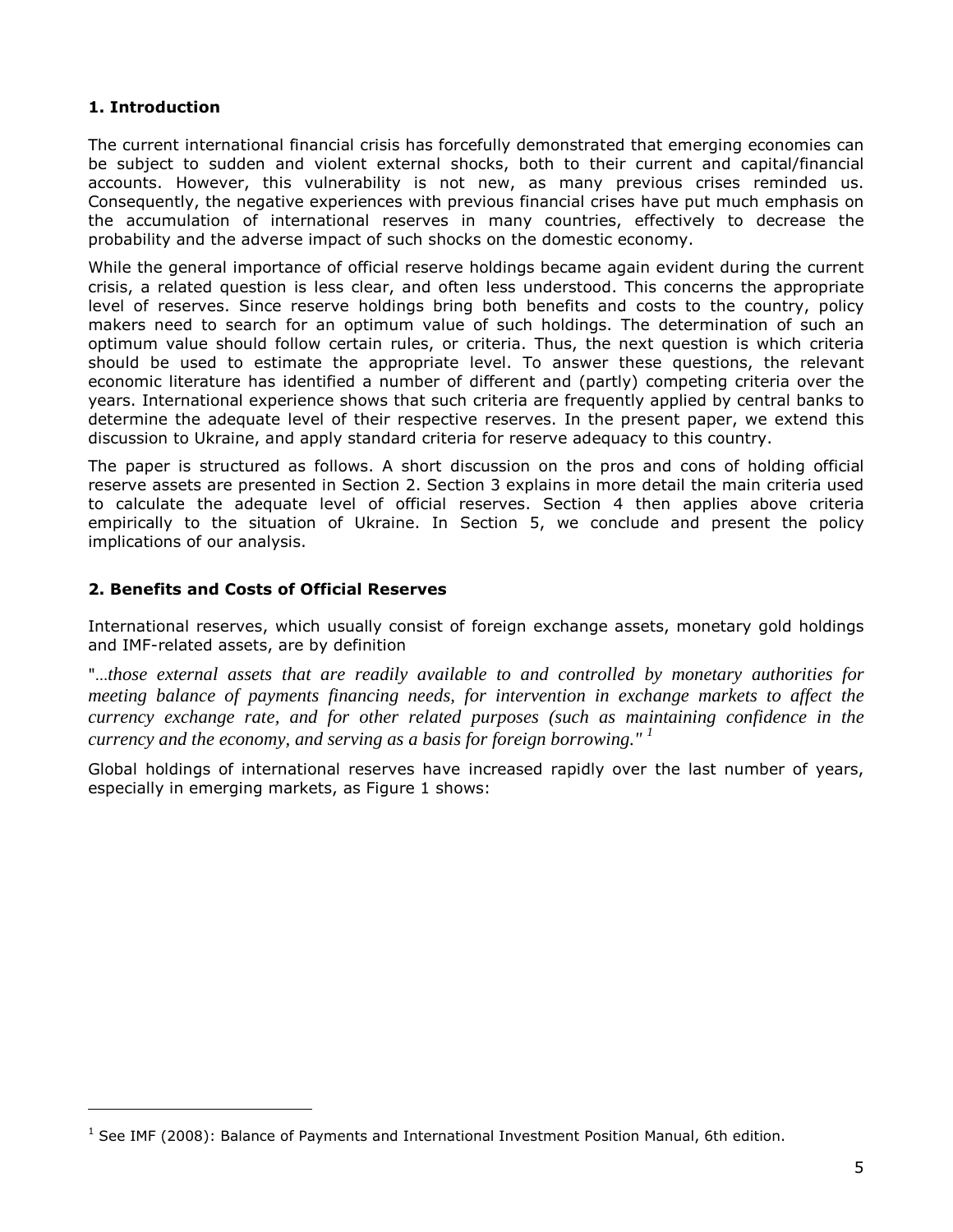

Figure 1. Global holdings of international reserves

Source: IMF Annual Reports (2002, 2003, 2009)

\*Before 2003, "emerging markets" were classified as "developing countries", whereas "advanced economies" were "industrial countries", respectively.

To explain this massive reserve accumulation, two competing views have been presented. The first view states that reserve accumulation constitutes the main form of self-insurance by the authorities, to prevent and weather external shocks, especially in light of previous crisis in emerging markets<sup>2</sup>. The second ("mercantilist") view sees the steady increases in reserves only as a by-product of an export-oriented growth strategy, which implies resisting currency appreciation (i.e. keeping an undervalued exchange rate) by means of intervention in the foreign exchange market.

Regardless of the underlying motivation, holding official reserve assets involves certain benefits and costs, which are likely very different from the perspective of a private holder of foreign exchange assets. This stems from the fact that official reserve holders (i.e. central banks) have quite different, macroeconomic policy objectives than private holders of foreign assets, which care solely about the risk/return characteristics of their assets.

## 2.1 Benefits

-

Potential benefits of holding reserves are mainly centered on precautionary insurance arguments, as reserves give the country an important instrument to better protect the domestic economy against external shocks. By buffering the economy against different balance-of-payments shocks, the authorities can smooth their negative effects on domestic absorption and output. However,

 $<sup>2</sup>$  However, since reserves are not the only tool to provide self-insurance, a broader approach is called for.</sup> Bilateral and/or official financing by the IMF can partly substitute for reserve holdings, a fact which might reduce incentives for reserve accumulation. However, further issues become relevant in this context, like: How quickly are these funds accessible? What are the conditionalities attached?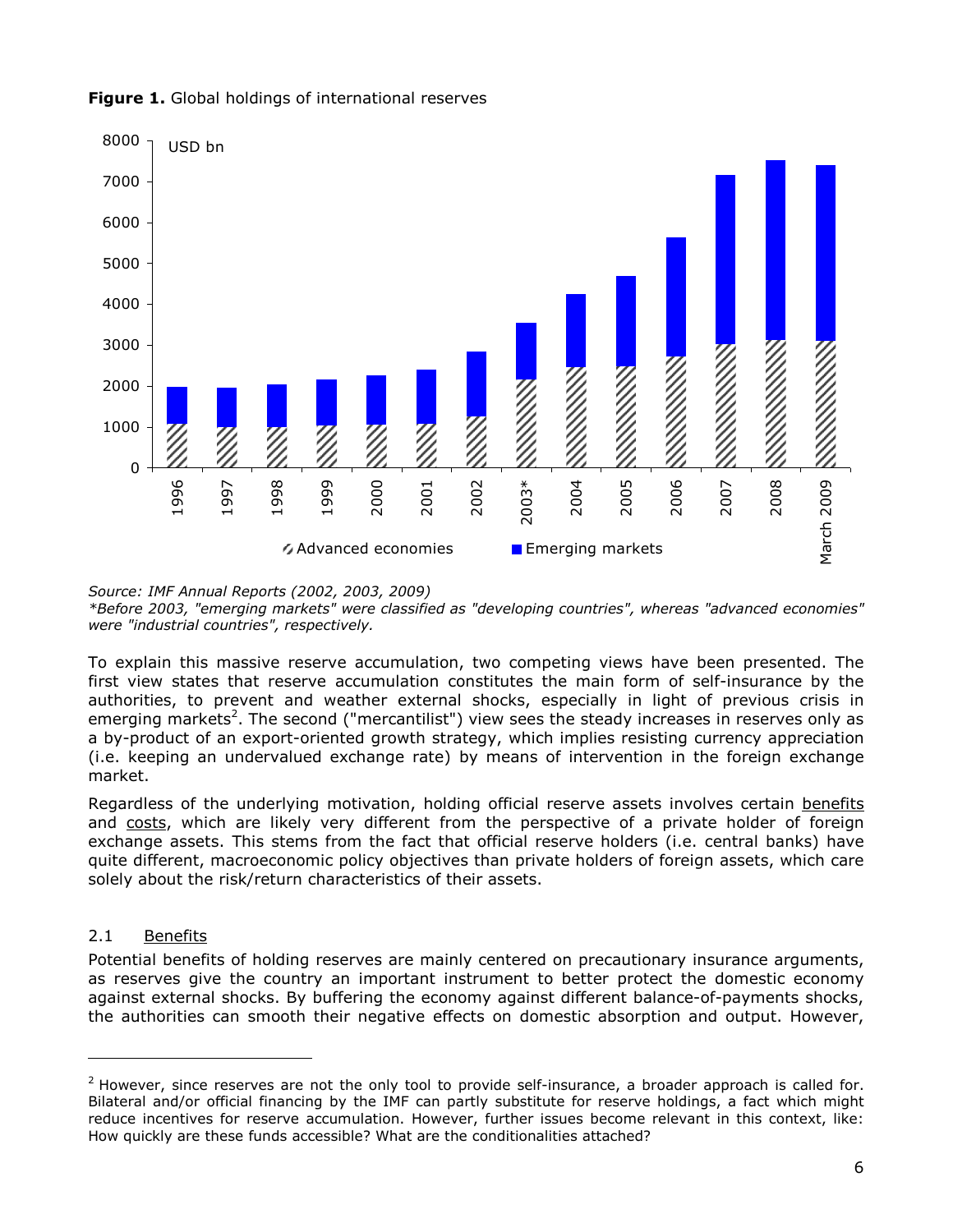while reserves can decrease both, the likelihood and the impact of external shocks on the domestic economy, they should not be seen as an adequate policy response to permanent structural changes. In such cases, the economic policy response needs to consist of a bundle of instruments to facilitate adjustment back to sustainable levels. Reserves can play an important role in this context by smoothing the adjustment, as stated above, but they cannot substitute other policy measures.

Further benefits of reserve holdings relate to the ability to limit volatility on the foreign exchange market by intervening in the market ("leaning against the wind"). By influencing supply and demand in the foreign exchange market in times of market stress, the efficient functioning of the market can also be improved.

Reserves can also send powerful signals about the credibility of monetary and exchange rate policy, in particular in form of a public commitment to exchange rate stability. The ability to influence the exchange rate by means of interventions can help to moderate expectations of market participants about sudden and abrupt exchange rate changes and discourage speculation.

#### 2.2 Costs

The costs associated with reserve holdings can be seen as a form of "insurance premium". They are usually measured by the differential in returns on short-term foreign currency assets and alternative, often more profitable investment opportunities. This relates to the fact that official reserves are predominantly invested in safe, liquid, and thus low-yielding foreign currency assets, in order to be able to use them quickly. The dominant global reserve assets are still US dollardenominated Treasury bills and bonds, deposits, and Agency bonds (i.e. bonds issued by US government agencies like Fannie Mae or Freddie Mac), even though reserve diversification into other currencies (e.g. Euro assets) is an important issue. The question which alternative investment opportunities should be considered is difficult to answer, however, since here a wide range of possible cases could be considered (ranging from paying back outstanding foreign debt to domestic investments in public or social infrastructure). In empirical work, the return differential is often calculated using the yield on short-term US Treasury bills (as a proxy for reserve assets) and the yield on external borrowings (e.g. via sovereign Eurobonds) of the country in question.

Besides individual costs of reserve holdings for the country in question, reserve accumulation can also imply costs in terms of the stability of the international financial system, as global imbalances can increase under a policy of reserve accumulation, and the risk of a sudden adjustment rises accordingly. Recent initiatives by international financial institutions like the IMF to reduce the need for individual reserve accumulation might thus be welfare enhancing.

## 3. Criteria to Assess the Adequacy of Official Reserves

While the need to hold international reserves is undisputed, a key concern for policymakers relates to the optimum level of reserves in quantitative terms. Since the benefits of reserve holdings are multiple, a number of benchmark criteria have been developed to assess the adequacy of reserves that a country possesses<sup>3</sup>. Historically, the focus of economic research shifted from trade-related criteria (see 3.1 below) to criteria that focus on capital flows (see 3.2 and 3.3). Even though these criteria provide very useful insights to policy makers and analysts, they lack strong analytical foundations. Over recent years, some progress has been made to fill this gap by developing an analytical framework, which helps to address the question of reserve adequacy in a more comprehensive way (see 3.4).

#### 3.1 Import coverage

l

This traditional criterion assesses the adequacy of international reserves in terms of their import coverage, i.e. is based on current account transactions. The underlying idea is that there should

 $3$  This section concentrates on a selected number of benchmark criteria, which can be considered the most important ones. For a more comprehensive discussion, see Wijnholds/Kapteyn (2001) or Movchan (2002).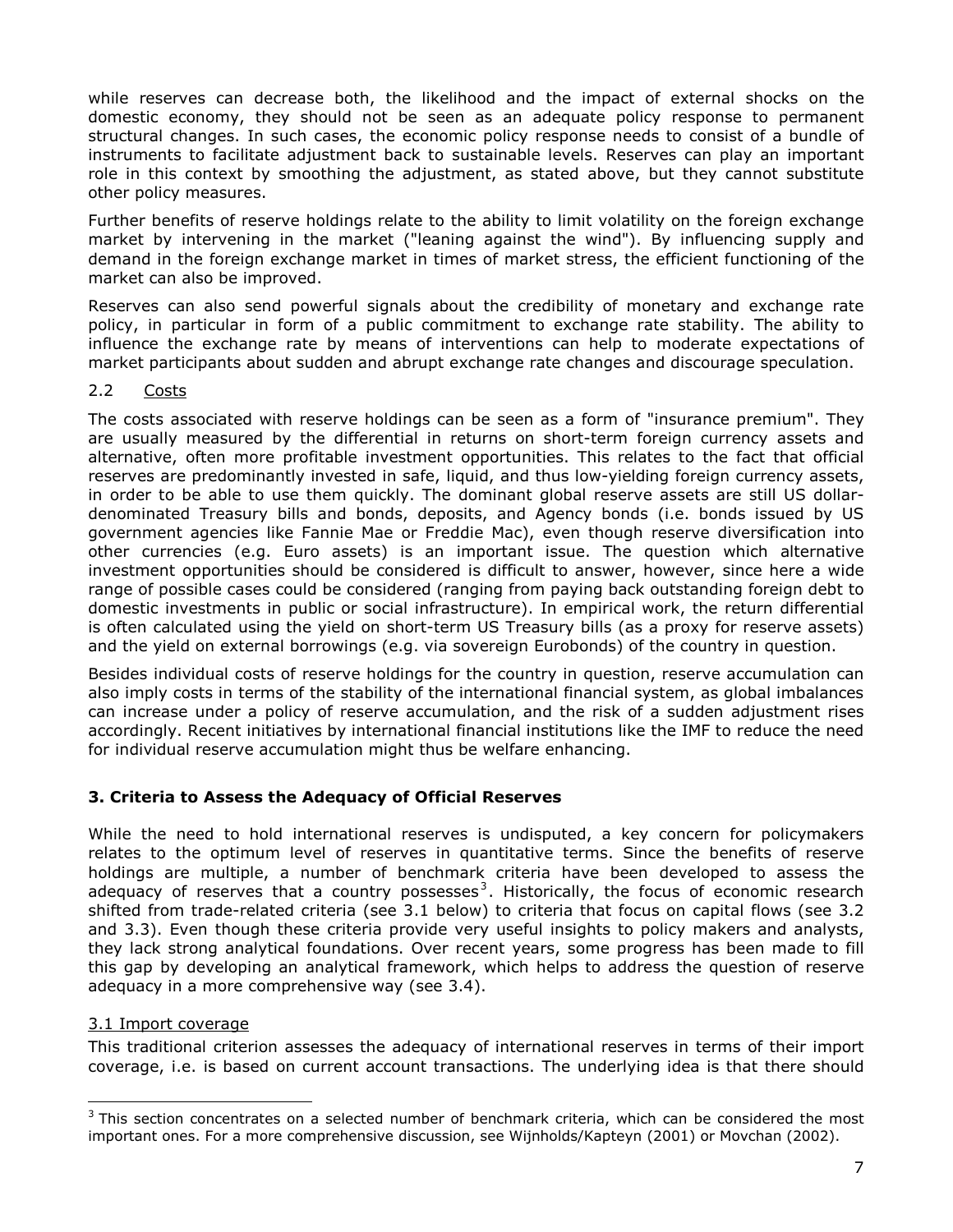be always enough reserves available to finance imports at their planned level for some time, even though there might be a temporary stop in foreign currency inflows. This criterion is especially relevant for those countries, which are less financially integrated with the rest of the world, and were trade shocks are thus the key factor for vulnerability in their external economic relations.

Regarding the concrete minimum benchmark for reserves, a number frequently stated is 3 months of future (expected) imports, even though there are also higher numbers in the literature mentioned (in the range of 4-6 months). However, as stated above, all numerical "rules of thumb" lack a clear theoretical or empirical basis and should be considered rather reference points than strict criteria.

## 3.2 Guidotti-Greenspan criterion

The relevance of conventional trade/import-related benchmark criteria became questionable in a time of increasing financial integration, where crisis concerned predominantly the capital account. Accordingly, many countries - partly as a reaction to emerging market financial crisis – began to accumulate reserves which by far surpassed levels justified by the import-coverage criterion.

Since the level of short-term external indebtedness has been found a key predictor of financial crises<sup>4</sup>, the focus of the literature on reserve adequacy shifted to this variable. Specifically, Pablo Guidotti, former Deputy Minister of Finance of Argentina, suggested as a rule that countries should manage their external assets and liabilities in such a way that they can refrain from foreign borrowing for at least one year. This implies that reserves should cover scheduled external debt amortizations for at least one year, i.e. a ratio between these two variables of at least one. Even if new inflows completely cease, and there is no roll-over of existing obligations falling due, the country would be able to honour its external debt.

The original rule proposed by Guidotti was subsequently extended by other authors. Two particular enhancements were proposed by Alan Greenspan, the former Chairman of the Federal Reserve System of the US<sup>5</sup>. First, he suggested that in addition to the rule proposed by Guidotti, the average maturity of the external debt of a country should exceed a certain threshold value, e.g. 3 years. Second, he refined the rule as a "liquidity-at-risk" standard. Here, the net external liability position of a country would be computed under a wide range of possible outcomes, with probabilities of each outcome attached. The rule would than suggest that reserves should be sufficient to avoid new external borrowings for at least a year with a reasonably high probability, e.g. 95%<sup>6</sup>.

#### 3.3 Wijnholds-Kapteyn criterion

The Guidotti-Greenspan criterion focuses on the negative effects of potential withdrawals of capital by non-residents, i.e. it relates mainly to an "external drain" on reserves. Usually, in case of a financial (and possibly banking) crisis, these withdrawals are also accompanied by an "internal drain"<sup>7</sup> on reserves, when residents try to exchange domestic currency assets into foreign currency assets. A comprehensive criterion should be able to capture both effects.

Wijnholds and Kapteyn<sup>8</sup> develop such a comprehensive criterion, which takes both the "external" and the "internal drain" into account. It consists of three components. The first component is the short-term external indebtedness at remaining maturity, which is similar to the approach by Guidotti and captures the "external drain". Second, as a potential indicator for the "internal drain",

l 4 See Rajan (2002).

<sup>&</sup>lt;sup>5</sup> See Greenspan (1999).

<sup>&</sup>lt;sup>6</sup> This rule is similar to the "Value-at-risk" (VaR)-methodology used at commercial banks, which measures the risk of loss on a specific portfolio of financial assets.

 $^7$  The "internal drain" described above is one particular form of capital flight by residents, but is not identical to the latter variable, which is a broader concept.

<sup>&</sup>lt;sup>8</sup> See Wijnholds/Kapteyn (2001).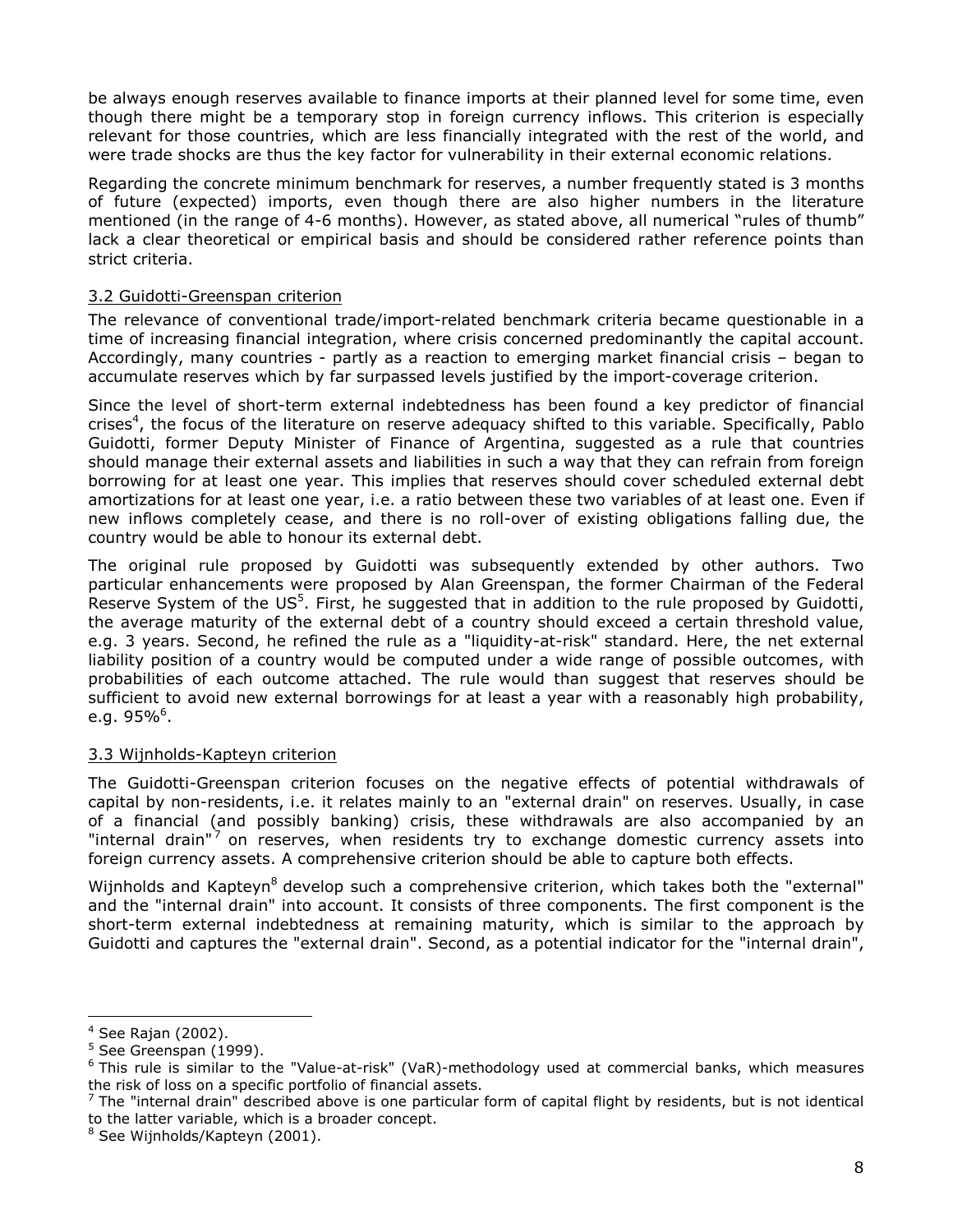a certain fraction of the broad money supply<sup>9</sup> is used. The concrete fraction which should be covered by international reserves depends on the exchange rate system. Third, since different countries are not equally susceptible to the risk of sudden shifts out of domestic into foreign currency, an adjustment factor is needed. Thus, the authors propose to include a probability factor for such shifts for each individual country. This is implemented by adjusting the fraction of broad money that should be covered with reserves by an adequate country risk index. The authors use in their calculations the widely accepted country risk index published by the weekly newspaper "The Economist".

## 3.4 Recent approaches

As stated in the introduction to this section, the economic literature on adequate reserve benchmarks has lacked a common framework, and thus has traditionally focused on individual assessment criteria (related to trade, external debt, etc.). Recently, this work has been extended by new and unifying approaches. Among these attempts, influential academic work initiated by Jeanne/Ranciere (2006, 2009) derives the optimal reserve stock in an analytical, model-based framework, which explicitly takes into account the benefits and costs of holding reserve assets.

In this framework, reserves can be seen as a form of self-insurance against balance of payments crises. The underlying idea is that while reserve holdings have costs, they help to reduce the frequency of a sudden stop in capital flows and smooth the impact of such shocks on domestic consumption and output by providing liquidity. The authorities need therefore to strike a balance between their costs in non-crisis times and their benefits in times of crisis. Their level is optimal when marginal costs of holding reserves equal their marginal benefits. A closed-form solution of the optimal reserve level reveals that it is an explicit function of:

- the probability of a sudden stop,
- the size of a sudden stop,
- the output costs of a crisis caused by a sudden stop,
- the opportunity costs of holding reserves, and
- the degree of risk aversion of the authorities.

In the empirical part of their work, they calibrate their model on economy-specific data for a panel of emerging markets, in order to see if the results predicted by the model match the actual level of reserves. Largely, under plausible calibrations, their model can explain actual reserve holdings in many countries.

## 4. Application to Ukraine

-

In this section, we apply the three criteria discussed in Sections  $3.1 - 3.3$  to the specific case of Ukraine. First, we present estimates of resulting benchmark levels for Ukraine's reserves for different criteria, and then compare them with the actual level of reserve assets in Ukraine to judge the adequacy of the current level of the country's foreign exchange reserves.

Ukraine accumulated a significant stock of foreign exchange reserves over 2000-2008 (Figure 2). In 2000-2005, the reserve growth originated in the current account, thanks to a surplus in the trade balance (goods and services) and to net inflows of current transfers. During this period, the financial account was in deficit. However, by the end of 2005 the situation had changed completely. The worsening of the merchandise trade balance had turned the current account balance negative in the fourth quarter of 2005, and this deficit has been preserved in 2006-2009. At the same time, since 2006 capital inflows started to grow rapidly compensating the current account deficit and allowing a further build up of reserves in the context of a de-facto fixed

<sup>&</sup>lt;sup>9</sup> Since agents need domestic liquidity to purchase foreign currency, a certain fraction of the broad money supply should be the preferable measure to capture the potential for such a sudden shift from local to foreign currency.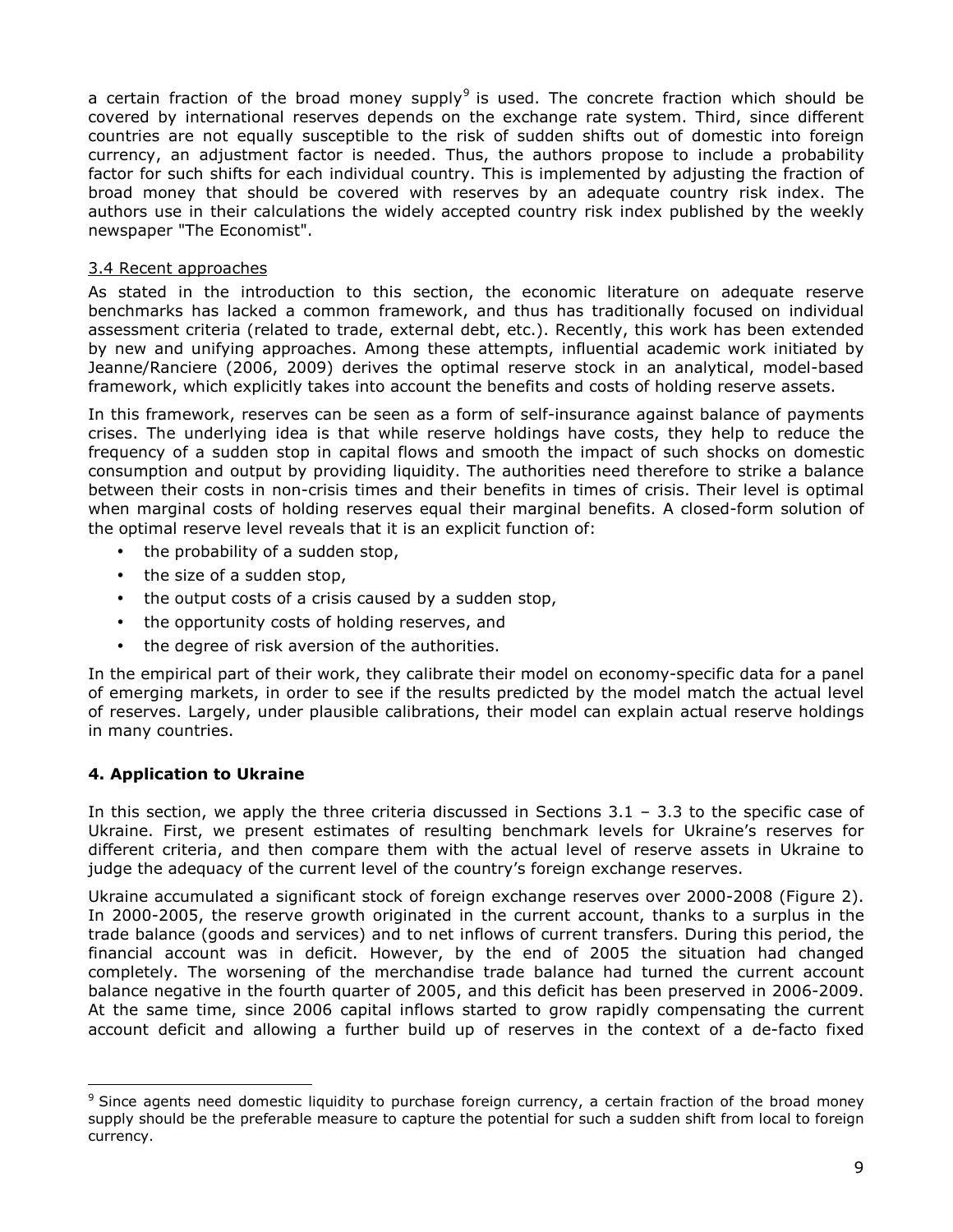exchange rate. The peak in reserve holdings was achieved in the third quarter of 2008, when USD 37.5 bn of gross foreign exchange reserves were accrued.

The spillover of the international financial crisis to Ukraine in late 2008 led to a sudden decline in reserves drugged down by net capital outflows and a run on national currency (cash market). The sharp decline in reserves was partly mitigated by the IMF loan agreed in the framework of the Stand-By Arrangement signed in October 2009. At the end of the second quarter 2009, the end of our sample period, reserves stood at USD 27.3. bn. This implies a drop by more than a quarter compared to their peak value.





Source: National Bank of Ukraine

#### 4.1 Import coverage

Despite the fact that this criterion might have lost some of its appeal over time on a global scale due to increasing financial integration, and correspondingly a dominant role of financial flows over trade flows, this is certainly not true for Ukraine. On the contrary, with an import share of goods and services close to 55% of GDP (2008), this trade-related criterion continues to be very important for the country.

To estimate the benchmark level of foreign exchange reserves in terms of months of import coverage, we used Ukraine's import value in US dollar for goods and services. To fit the forwardlooking nature of this criterion emphasised in the theoretical discussion in Section 3.1, we constructed a future import series trailing imports for the next four quarters following the reference point quarter. The IER forecast was used for the fourth quarter of 2009 and 2010 import values.

Traditionally, the benchmark level for this criterion is three months of imports (the horizontal line in Figure 3). Ukraine has crossed this benchmark in the third quarter of 2004 (Figure 3), and with one exception it has remained above this threshold afterwards. The highest level of coverage was achieved in the third quarter of 2008 when the pre-crisis level of reserves was sufficient to cover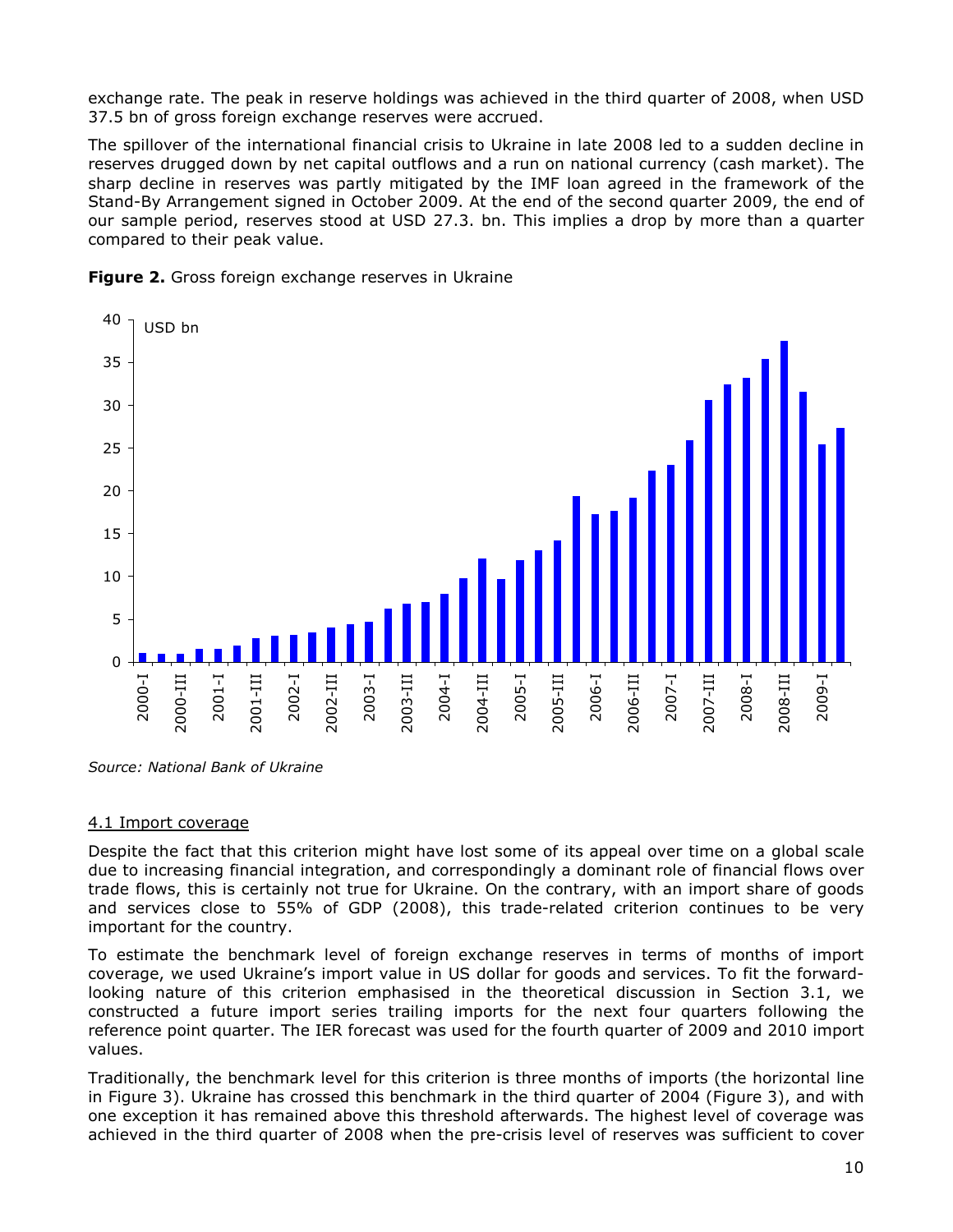7.4 months of imports that has started falling due to the crisis. Afterwards, a decline in reserves drugged the import coverage indicator downwards.

According to the preliminary estimates of the NBU, in the end of the third quarter of 2009 it had foreign exchange reserves sufficient to cover 5.8 months of future imports, still quite safely above the threshold.



**Figure 3.** Official foreign exchange reserves in months of future imports

#### Source: National Bank of Ukraine, IER estimates

Note: Import coverage estimate for the fourth quarter of 2008 and the first two quarters of 2009 are based on IER estimates of future imports (goods and services), and not on observed data. The NBU assessed its official reserves in the second quarter as covering 5.6 months of future imports.

#### 4.2 Guidotti-Greenspan criterion

The second criterion shifts attention towards the financial account. For the calculation of the Guidotti-Greenspan criterion, we estimated a short-term debt at remaining maturity for Ukraine. The assessment was based on the data for short-term debt at original maturity, published by the NBU, and the amounts of scheduled amortisation of medium- and long-term credits for the next four quarters, including the reference point quarter taken from the balance of payments publications. The amortisation for the fourth quarter of 2008 and the first two quarters of 2009 was estimated assuming an average annual 20% redemption rate of the medium- and long-term debt at original maturing reported by the NBU.

To check these estimates, we have compared them with the IMF assessment of Ukraine's shortterm debt at remaining maturing available for the end-year quarters. As Table 1 shows, the IER series has overestimated Ukraine's obligations in 2004-2006 as compared to the IMF's estimates, but has been a rather similar predictor of the short-term external debt at remaining maturing for 2007-2008.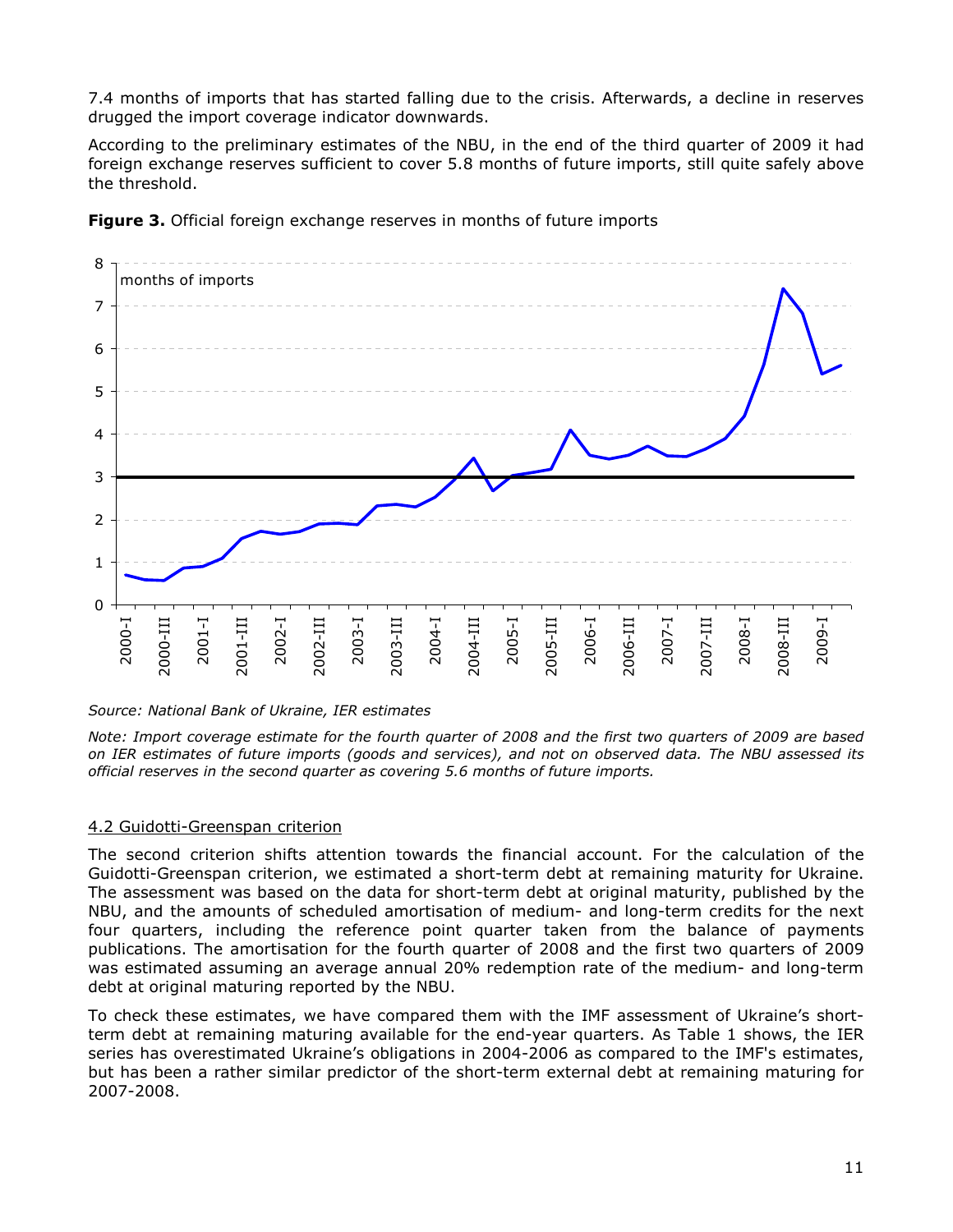|         | IER estimate on the basis of the NBU<br>data | <b>IMF</b> estimate |
|---------|----------------------------------------------|---------------------|
| 2004-IV | 14.0                                         | 10.9                |
| 2005-IV | 16.9                                         | 12.1                |
| 2006-IV | 22.0                                         | 20.5                |
| 2007-IV | 30.8                                         | 29.1                |
| 2008-IV | 35.5                                         | 35.9                |

#### Table 1. Short-term debt at remaining maturing, USD bn

Sources: IMF, NBU, IER calculations

The threshold of the Guidotti-Greenspan criterion is a complete coverage of short-term external debt at remaining maturity by official reserves. Starting from the 10% coverage in 2000, Ukraine has significantly improved in the following years. However, the upward trend stopped in the end of 2005. The reserve level reached a 115% coverage ratio (i.e. 1.15) in the third quarter of 2005, and fluctuated around 100% coverage for the next three years against the background of a fast growing external indebtedness of Ukraine' economic agents, both private and public.

The Guidotti-Greenspan reserve adequacy criterion (at remaining maturity) has started to deteriorate already since the first quarter of 2008, that is after the first wave of the financial crisis and well before the second wave of the crisis crushed Ukraine's economy. Currently, it is below its minimum threshold (the horizontal line in Figure 4). It has signalled about an increased vulnerability to an "external drain" in the case of sudden stops or reversals of foreign capital flows.

Figure 4. Official foreign exchange reserves over short-term external debt



Source: National Bank of Ukraine, IER calculations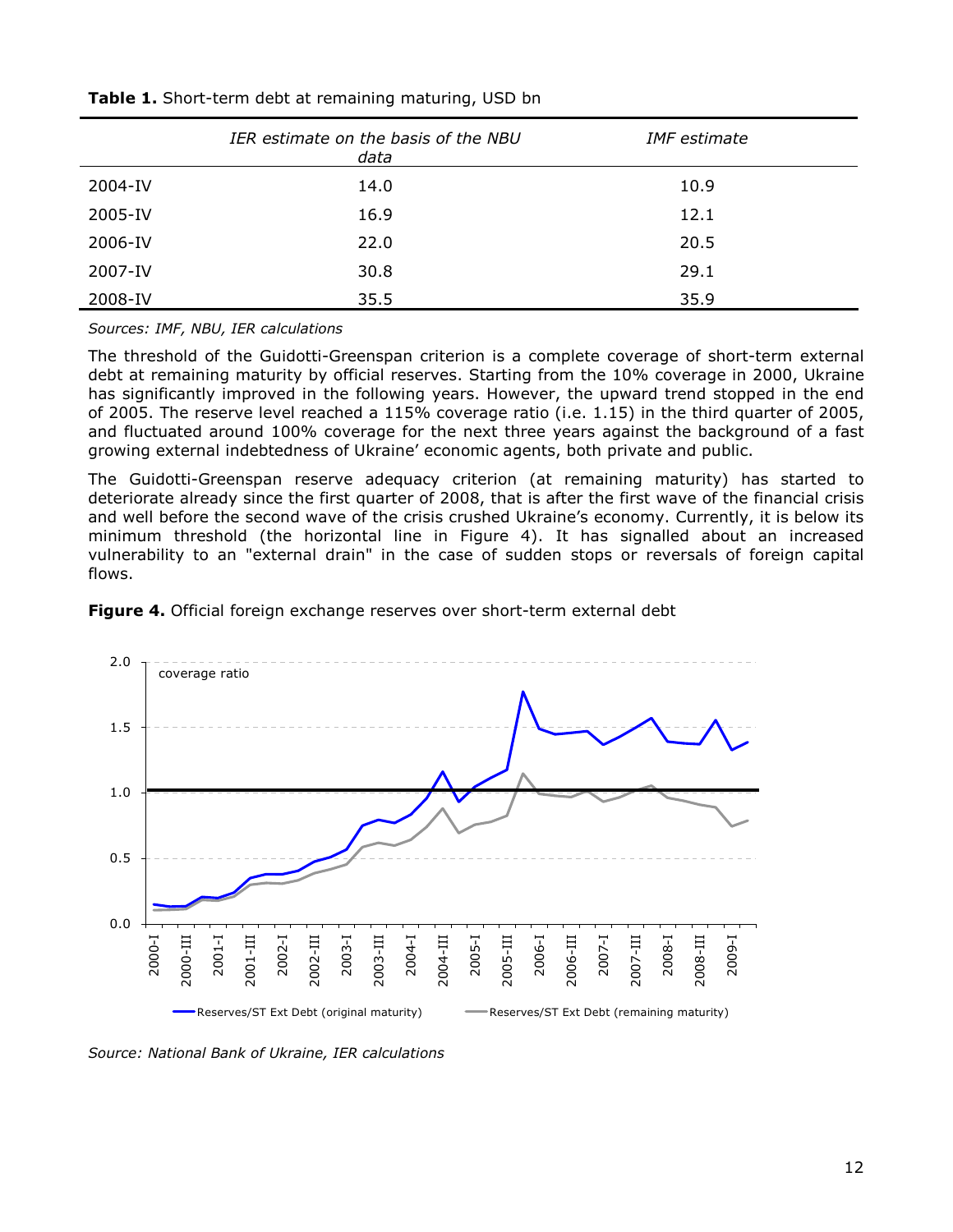## 4.3 Wijnholds-Kapteyn criterion

As described in section 3.3, the potential external drain through short-term external debt needs to be adjusted for the potential internal drain, i.e. internal capital flight, in order to get a better picture for underlying vulnerabilities. This implies that in addition to short-term external debt, a certain ratio of broad money has to be covered by reserves. In the following analysis, we focus on the monetary aggregate M3. The recommended coverage value for countries with managed floating exchange rates is according to Wijnholds and Kapteyn 10-20% of M3. We use both values, i.e. a 10% and a 20% fraction of M3 in our calculations. In line with Wijnholds/Kapteyn (2001) we used a country risk score estimated by the Economist Intelligence Unit (EIU) as a probability of the internal drain.<sup>10</sup>



Figure 5. Official foreign exchange reserves and internal capital flight

#### Source: National Bank of Ukraine, IER estimates

l

As with the Guidotti-Greenspan criterion, the minimum threshold for this criterion is set at one (the horizontal line in Figure 5)., implying that adequate reserve holdings should be sufficient to cover short-term external obligations of country's economic agents within the next 12 months, and additionally to cover internal capital flight expressed as a fraction of broad money.

According to the Wijnholds-Kapteyn criterion, Ukraine's reserve coverage has never been sufficient. Initially the country has rapidly progressed from a 0.1 coverage ratio to levels close to 1.0 between 2000 and 2005. However, since 2006, that is earlier than for Guidotti-Greenspan criterion, Ukraine has witnessed a constant deterioration of reserves' adequacy as external debt and money supply have grown. The crisis has accelerated this drop. The current ratios at 0.64 for 20% of M3 or 0.71 for 10% of M3 are quite low, making the country very vulnerable to a combination of external and internal drains.

 $10$  Technically, we multiplied the fraction of M3 on the EIU country risk score divided by 100, so that the score stays in interval between zero and one.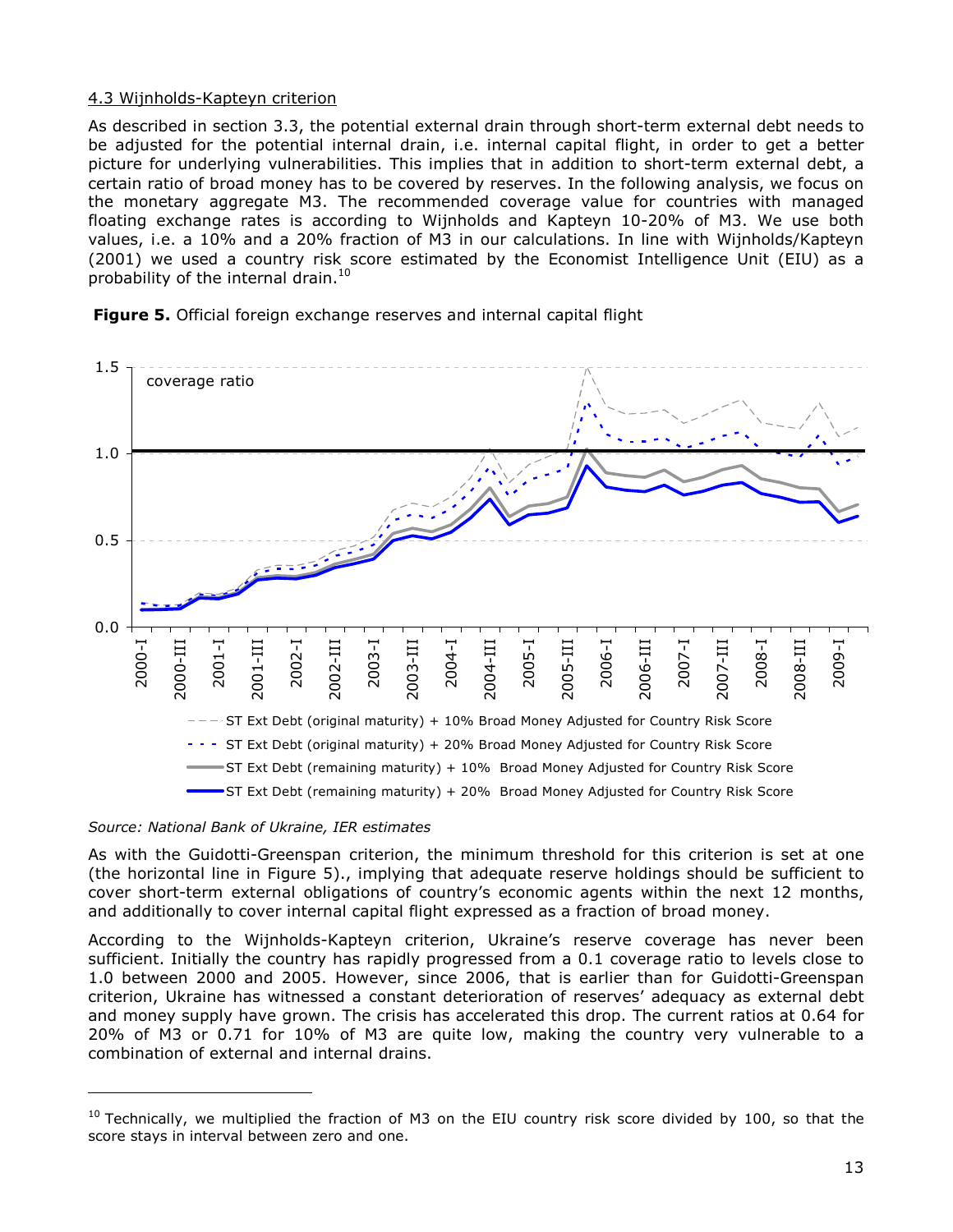# 5. Conclusions and Policy Implications

The results of applying the three selected criteria to Ukraine are summarized in Table 2.

| <b>Adequacy Criterion</b> | <b>Current Value</b> | <b>Minimum</b><br>value | <b>Implied</b><br><b>Minimum</b><br><b>Reserve Level</b> | Gap            |
|---------------------------|----------------------|-------------------------|----------------------------------------------------------|----------------|
| Import coverage           | 5.6 months           | 3 months                | USD 18.9 bn                                              | $+$ USD 8.4 bn |
| Guidotti-Greenspan*       | 0.79                 |                         | USD 34.6 bn                                              | - USD 7.3 bn   |
| Wijnholds-Kapteyn**       | 0.71                 |                         | USD 38.7 bn                                              | - USD 11.4 bn  |

Table 2. Implied minimum reserve level by different criteria (end of 2009:Q2)

Own calculations

l

\* Using historical imports \*\* Using 10% of M3 coverage

As of the end of the second quarter of 2009, Ukraine held USD 27.3 bn of foreign exchange reserves. It would be sufficient if the country faced only a current account shock, but it is clearly not sufficient to withstand an external financial shock, especially when accompanied with internal capital flight. The clear insufficiency of official reserves to resist a financial shock is amplified by the fact that Ukraine is currently facing a double external shock, involving both the current and financial account of the balance of payments. Thus, de-facto Ukraine may need more reserves than any single reserves adequacy criteria could suggest. $^{\rm 11}$ 

To be better positioned for withstanding external shocks, Ukraine definitely needs a higher reserve level, as we have shown in our analysis.

In the short term, there is no alternative to financial measures to increase reserve holdings. In 2008, the authorities in Ukraine had secured important financial measures to support the reserves. Specifically, Ukraine signed a USD 16.4 bn Stand-By Arrangement with the IMF. The level of gross international reserves – and thus reserve adequacy – would be much lower without the IMF. The IMF loan disbursements at USD 10.6 bn within a year since October 2008 have been crucial in supporting gross reserves and for cushioning the effects of the international crisis. Regretfully, Ukraine failed to complete the third review and to receive the fourth disbursement as scheduled due to problems with the implementation of the program agreed under the IMF Stand-By Arrangement. Major concerns have arisen in social and fiscal spheres $^{12}$ , and in achieving a broad consensus among politicians on the underlying policies.

#### **Conclusion 1:** The continuation of the IMF program is crucial for obtaining a more adequate level of foreign reserves, and thus to weather possible shocks.

In terms of macroeconomic policies, the NBU policy is of critical importance. The National Bank should conduct a tight and credible monetary policy<sup>13</sup>, strictly limiting the expansion of the money supply and thus capping potential for internal capital flight.

**Conclusion 2:** By conducting a restrictive monetary policy, the NBU can reduce demand for foreign currency and thus decrease the pressure on foreign reserves.

 $11$  To address this issue correctly, it would advisable to run a reserve adequacy assessment based on a model approach discussed in Section 3.4.

<sup>12</sup> http://www.imf.org/external/pubs/ft/survey/so/2009/int110409a.htm

<sup>&</sup>lt;sup>13</sup> See our policy paper on "Current issues in monetary policy" by Giucci/Kirchner/Kravchuk (PP/06/2009 by German Advisory Group/Institute for Economic Research and Policy Consulting, November 2009).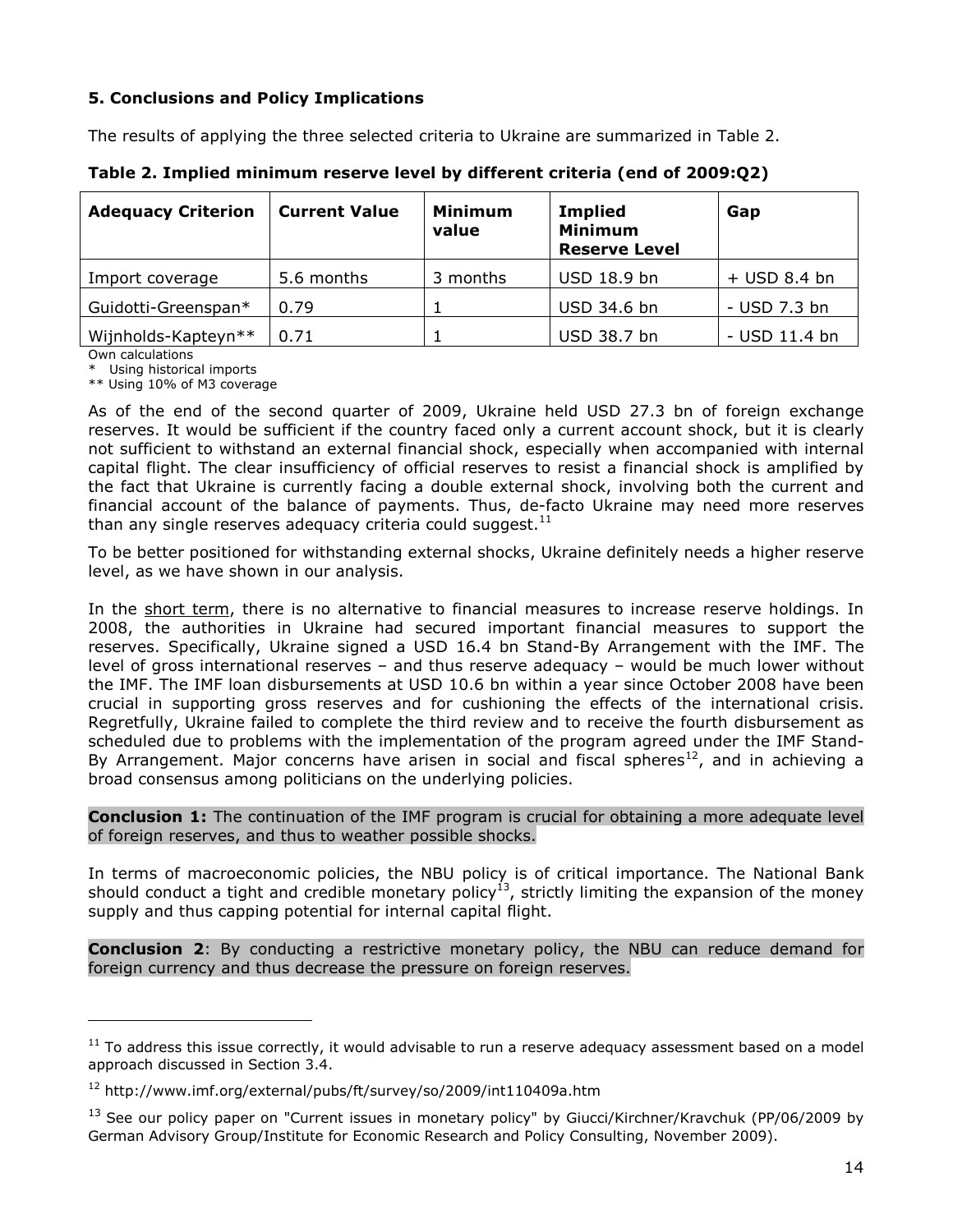While the merits of the measures mentioned above are straightforward, it should be noted that they do not solve the underlying long-term structural problem of a sub-optimal level of official reserves. In order to tackle this structural problem, further economic measures are necessary.

The authorities should pursue a much more aggressive policy of structural reforms, FDI attraction and privatisation, since such measures help to attract foreign capital into the country, which may contribute to boosting official reserves. In the case of privatisation, the attraction of foreign capital could also take place in the very short term and thus contribute to combating the current crisis. An additional reserve-boosting policy measure should be export facilitation, which helps to reshape the current account side of the balance of payments. Moreover, structural reforms alongside with macroeconomic stabilisation should reduce the country risk score and thus restrain demand for reserves.

The arguing above has also important institutional implications. While the official reserves are kept and managed by the National Bank, its level does not only depend on its policy, but also to a very large extend on the economic policy of the government.

**Conclusion 3:** The task of increasing the level of official reserves is a common duty by the National Bank and the government, as macroeconomic policy alone cannot solve the problem of inadequate reserves. Thus, macroeconomic management needs be complemented by structural reforms.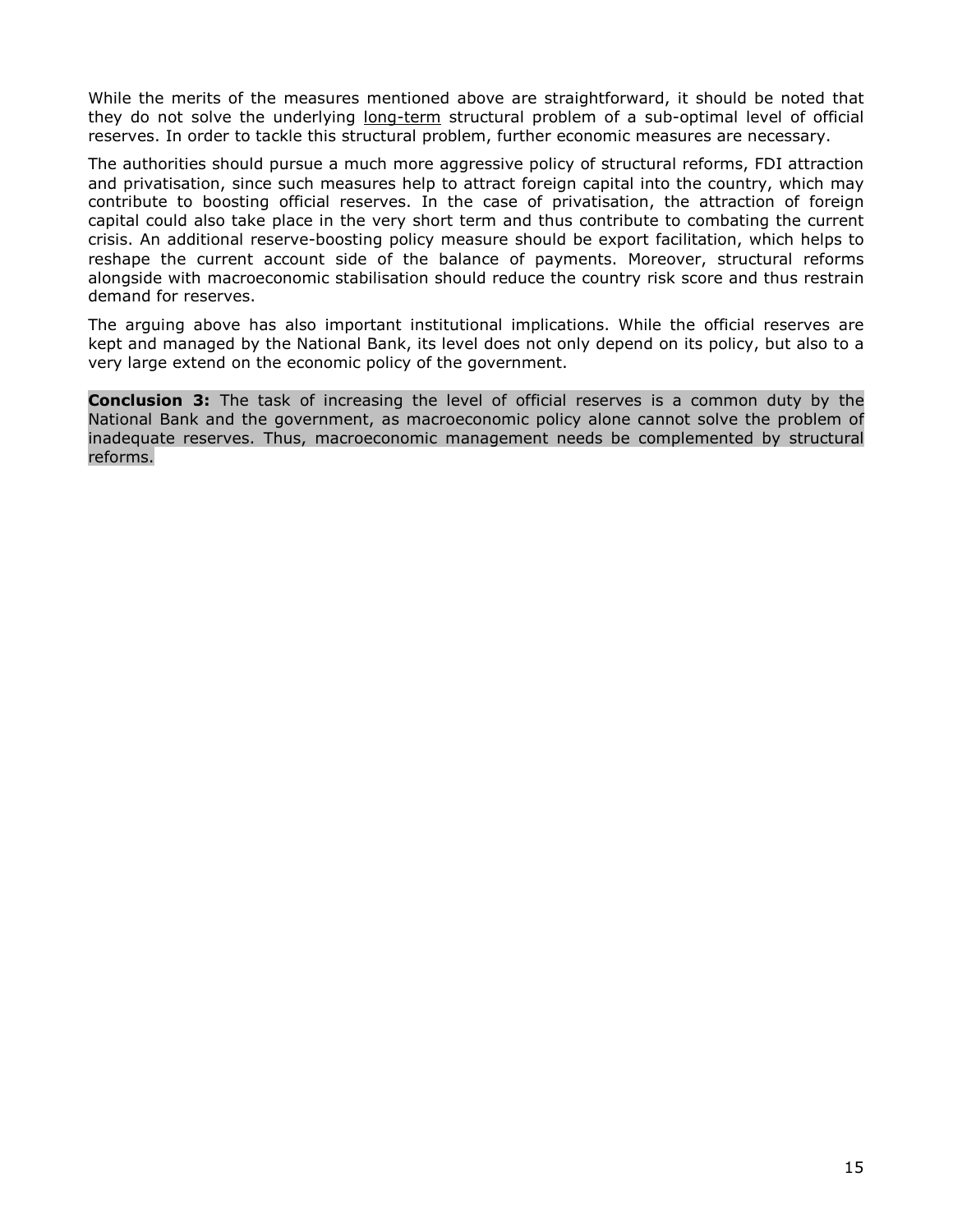## Annex. Statistical Data Set

|            | gross<br>international<br>reserves, eop | imports of<br>goods and<br>services | cumulative<br>imports of<br>goods and<br>services over<br>next 4<br>quarters* | short-term<br>external debt<br>at original<br>maturity, eop | estimated<br>short-tem debt<br>at remaining<br>maturity, eop | broad money<br>supply | country risk<br>score, eop |
|------------|-----------------------------------------|-------------------------------------|-------------------------------------------------------------------------------|-------------------------------------------------------------|--------------------------------------------------------------|-----------------------|----------------------------|
| unit       | USD <sub>m</sub>                        | USD <sub>m</sub>                    | USD m                                                                         | USD <sub>m</sub>                                            | USD m                                                        | USD <sub>m</sub>      | index                      |
| source     | <b>NBU</b>                              | <b>NBU</b>                          | NBU, IER                                                                      | <b>NBU</b>                                                  | NBU, IER                                                     | <b>NBU</b>            | EIU                        |
| 2000-I     | 1060                                    | 4560                                | 18153                                                                         | 7142                                                        | 10171                                                        | 4463                  | 67                         |
| 2000-II    | 939                                     | 4111                                | 19084                                                                         | 7105                                                        | 8741                                                         | 4983                  | 67                         |
| 2000-III   | 949                                     | 4188                                | 19922                                                                         | 6986                                                        | 8336                                                         | 5327                  | 64                         |
| 2000-IV    | 1476                                    | 5088                                | 20473                                                                         | 7141                                                        | 8057                                                         | 5935                  | 61                         |
| $2001 - I$ | 1516                                    | 4766                                | 20244                                                                         | 7668                                                        | 8526                                                         | 5868                  | 63                         |
| 2001-II    | 1861                                    | 5042                                | 20382                                                                         | 7796                                                        | 8888                                                         | 6896                  | 61                         |
| 2001-III   | 2723                                    | 5026                                | 21014                                                                         | 7797                                                        | 9111                                                         | 7472                  | 61                         |
| 2001-IV    | 3090                                    | 5639                                | 21494                                                                         | 8144                                                        | 9889                                                         | 8635                  | 61                         |
| 2002-I     | 3112                                    | 4537                                | 22543                                                                         | 8210                                                        | 10109                                                        | 8944                  | 61                         |
| 2002-II    | 3405                                    | 5180                                | 23794                                                                         | 8385                                                        | 10209                                                        | 9663                  | 62                         |
| 2002-III   | 4019                                    | 5658                                | 25403                                                                         | 8451                                                        | 10385                                                        | 10897                 | 61                         |
| 2002-IV    | 4417                                    | 6119                                | 27665                                                                         | 8678                                                        | 10581                                                        | 12214                 | 62                         |
| 2003-I     | 4679                                    | 5586                                | 29916                                                                         | 8234                                                        | 10311                                                        | 13185                 | 62                         |
| 2003-II    | 6218                                    | 6431                                | 32193                                                                         | 8290                                                        | 10604                                                        | 14867                 | 62                         |
| 2003-III   | 6742                                    | 7267                                | 34382                                                                         | 8487                                                        | 10890                                                        | 16254                 | 58                         |
| 2003-IV    | 6943                                    | 8381                                | 36313                                                                         | 9015                                                        | 11619                                                        | 17881                 | 57                         |
| 2004-I     | 7920                                    | 7837                                | 37674                                                                         | 9492                                                        | 12342                                                        | 19026                 | 56                         |
| 2004-II    | 9725                                    | 8708                                | 39870                                                                         | 10153                                                       | 13123                                                        | 21419                 | 54                         |
| 2004-III   | 12062                                   | 9456                                | 42104                                                                         | 10381                                                       | 13683                                                        | 24545                 | 54                         |
| 2004-IV    | 9715                                    | 10312                               | 43707                                                                         | 10440                                                       | 14016                                                        | 23694                 | 52                         |
| 2005-I     | 11892                                   | 9198                                | 47127                                                                         | 11366                                                       | 15715                                                        | 26531                 | 50                         |
| 2005-II    | 12992                                   | 10904                               | 50374                                                                         | 11665                                                       | 16682                                                        | 30928                 | 50                         |
| 2005-III   | 14218                                   | 11690                               | 53689                                                                         | 12101                                                       | 17225                                                        | 33864                 | 51                         |
| 2005-IV    | 19391                                   | 11915                               | 56775                                                                         | 10944                                                       | 16904                                                        | 38430                 | 51                         |
| 2006-I     | 17291                                   | 12618                               | 59211                                                                         | 11611                                                       | 17443                                                        | 38674                 | 51                         |
| 2006-II    | 17675                                   | 14151                               | 62088                                                                         | 12222                                                       | 18059                                                        | 42403                 | 51                         |
| 2006-III   | 19166                                   | 15005                               | 65676                                                                         | 13156                                                       | 19799                                                        | 46489                 | 51                         |
| 2006-IV    | 22358                                   | 15001                               | 72153                                                                         | 15212                                                       | 22049                                                        | 51696                 | 51                         |
| 2007-I     | 22992                                   | 15054                               | 79078                                                                         | 16814                                                       | 24656                                                        | 53953                 | 51                         |
| 2007-II    | 25914                                   | 17028                               | 89475                                                                         | 18164                                                       | 26864                                                        | 60003                 | 52                         |
| 2007-III   | 30665                                   | 18593                               | 100712                                                                        | 20508                                                       | 30132                                                        | 68956                 | 53                         |
| 2007-IV    | 32479                                   | 21478                               | 100132                                                                        | 20677                                                       | 30783                                                        | 78447                 | 52                         |
| 2008-I     | 33231                                   | 21979                               | 90186                                                                         | 23889                                                       | 34541                                                        | 82379                 | 52                         |
| 2008-II    | 35452                                   | 27425                               | 75636                                                                         | 25724                                                       | 37710                                                        | 92926                 | 52                         |
| 2008-III   | 37530                                   | 29830                               | 60823                                                                         | 27380                                                       | 41266                                                        | 100705                | 54                         |
| 2008-IV    | 31543                                   | 20898                               | 55925                                                                         | 20301                                                       | 35472                                                        | 66978                 | 61                         |
| 2009-I     | 25393                                   | 12033                               | 56892                                                                         | 19137                                                       | 34128                                                        | 60239                 | 66                         |
| 2009-II    | 27344                                   | 12875                               | 59017                                                                         | 19735                                                       | 34662                                                        | 61748                 | 65                         |

Note: \* Import coverage estimate for the fourth quarter of 2008 and the first two quarters of 2009 are based on the IER estimates of future imports (goods and services), and not on observed data.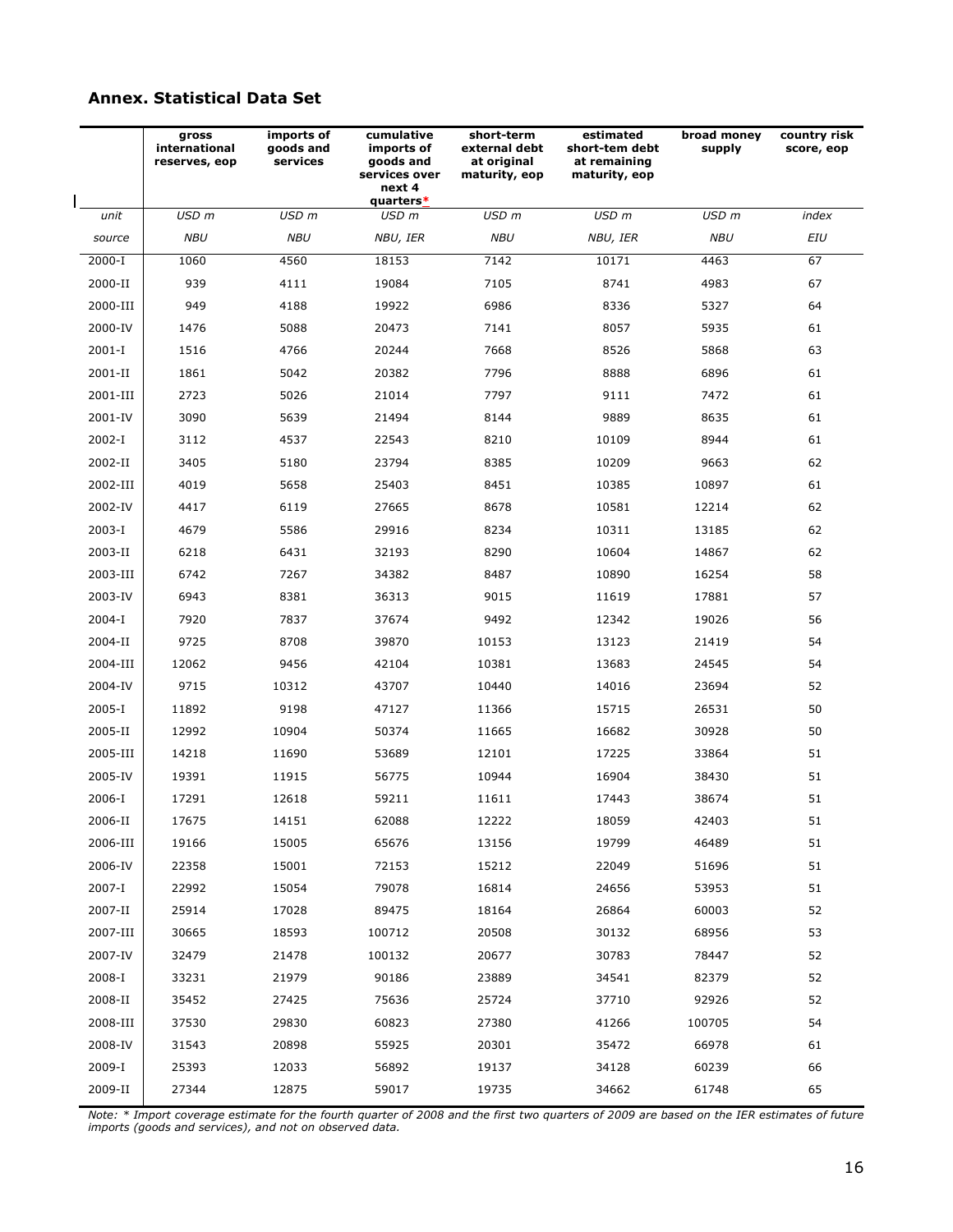## References

- Becker/Jeanne/Mauro/Ostry/Ranciere (2007): Country Insurance: The Role of Domestic Policies, Occasional Paper 254, Washington DC: International Monetary Fund.
- Goncalves (2007): The Optimal Level of Foreign Reserves in Financially Dollarized Economies: The Case of Uruguay, IMF Working Papers WP/07/265.
- Greenspan (1999): Currency reserves and debt, Speech before the World Bank Conference on Recent Trends in Reserves Management, Washington, D.C. April 29.
- Higgins/Klitgaard (2004): Reserve accumulation: implications for global capital flows and financial markets, Current Issues in Economics and Finance, Federal Reserve Bank of New York, September issue.
- IMF (2002,2003,2009): Annual Report, Washington, DC.
- Jeanne/Ranciere (2006): The Optimal Level of International Reserves for Emerging Market Countries: Formulas and Applications, IMF Working Papers WP/06/229.
- Jeanne/Ranciere (2009): The Optimal Level of International Reserves for Emerging Market Countries: A New Formula and Some Applications, mimeo, download at: http://www.econ.jhu.edu/People/Jeanne/JeanneRanciere\_Feb09.pdf
- Movchan (2002): Criteria for International Reserves' Adequacy: What level of reserves does Ukraine need?, Presentation at the METU International Conference in Economics in Ankara, Turkey.
- Rajan (2002): International Reserve Holdings by Developing Countries: Why and How Much?, Economic and Political Weekly, 37 (20), pp. 1915-7.
- Ruiz-Arranz/Zavadjil (2008): Are Emerging Asia's Reserves Really Too High?, IMF Working Papers WP/08/192.
- Wijnholds/Kapteyn (2001): Reserve Adequacy in Emerging Market Economies, IMF Working Paper WP/01/143.